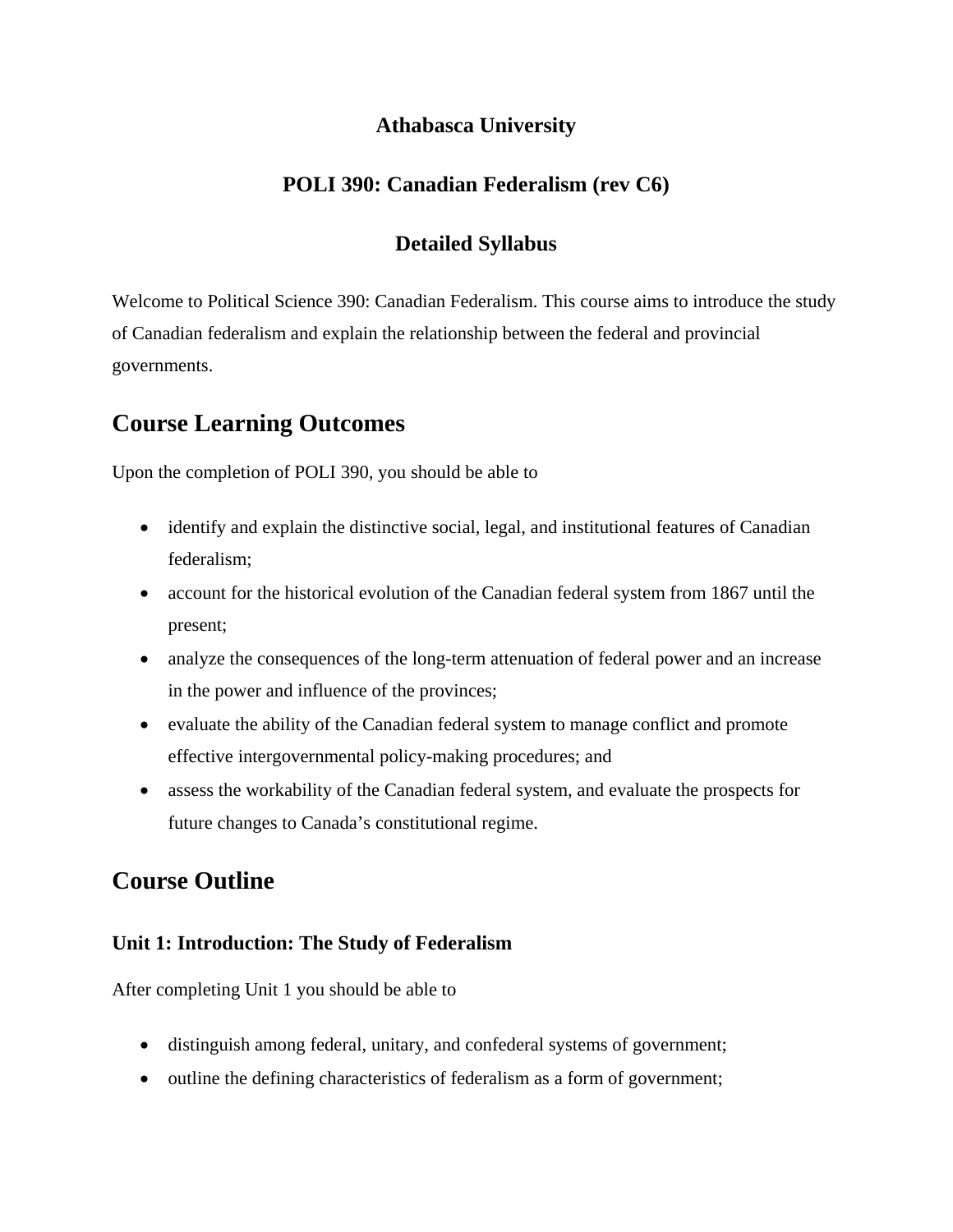- describe the interrelationships among government, society, and politics in a federal state;
- describe how power is divided in a federal system and how judicial review has differed in Canada and the United States;
- identify the factors—political, social, economic, and military—that cause nations to adopt a federal system of government; and
- discuss the difference between the institutional and the sociological dimensions of federalism.

#### **Readings**

From *Contested Federalism: Certainty and Ambiguity in the Canadian Federation*, 2nd edition, by Brown, Bakvis, and Baier:

- Introduction, pp. xi-xix
- Chapter 1: Understanding Federalism and Intergovernmental Relations, pp. 1–26

From *Comparing Federal Systems*, 3rd edition, by Watts:

- Section 1.4: Definition of Terms and of Principles of Federalism, pp. 8–18
- Section 1.7: Issues in the Design and Operation of Federations, pp. 23–24
- Section 1.8: Federations Considered in This Study, pp. 24–27
- Section 13.3: The Special Problem of Two-Unit Federations, pp. 184–185
- Section 13.4: Processes and Consequences of Disintegration, pp. 185–187

From the DRR:

- Livingston, W. S. (1952). A note on the nature of federalism. *Political Science Quarterly*, *67*(1), 81–95.
- Cairns, A. C. (1977). The governments and societies of Canadian federalism. *Canadian Journal of Political Science*, *10*(4), 695–725.

# **Unit 2: The Origins of Canadian Federalism—Part 2.1: Confederation**

When you have completed Unit 2.1, you should be able to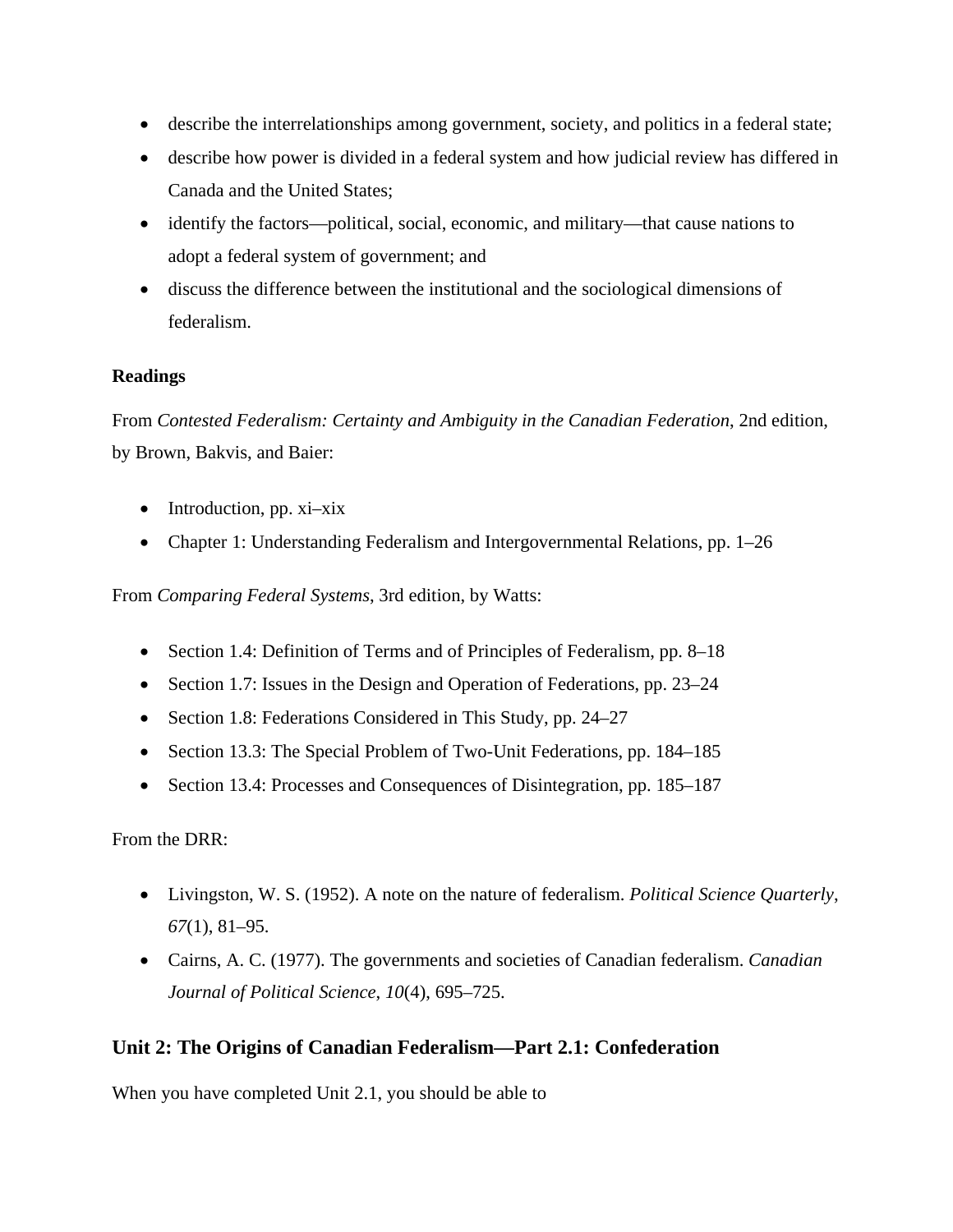- identify the key actors responsible for Confederation in 1867;
- identify the factors—political, social, economic, and military—that caused Canada to adopt a federal system of government;
- describe the pressure for a more centralized federation and those pressures that existed ;
- Identify the voices that were ignored or marginalized in the Confederation settlement.

From *Contested Federalism: Certainty and Ambiguity in the Canadian Federation*, 2nd edition, by Brown, Bakvis, and Baier:

• Chapter 2: The Economic, Social and Institutional Bases of Canadian Federalism, pp. 27– 44

From the DRR:

• Stevenson, G. (2009). Chapter 2: Origins and objectives of Canadian confederation. In *Unfulfilled union* (5th ed.) (pp. 20–42). Kingston: McGill-Queen's University Press.

# **Unit 2: The Origins of Canadian Federalism—Part 2.2: The Constitution and the Game of Politics**

When you have completed Unit 2.2, you should be able to

- identify the key provisions of the BNA Act 1867 (later renamed the Constitution Act, 1867);
- analyze some of the rationales for allotting certain powers to the federal government and other powers to the provincial government;
- describe the most centralist features of the Constitution Act, 1867;
- describe the most decentralist features of the Constitution Act, 1867.

# **Unit 3: Regionalism and Province Building**

When you have completed Unit 3, you should be able to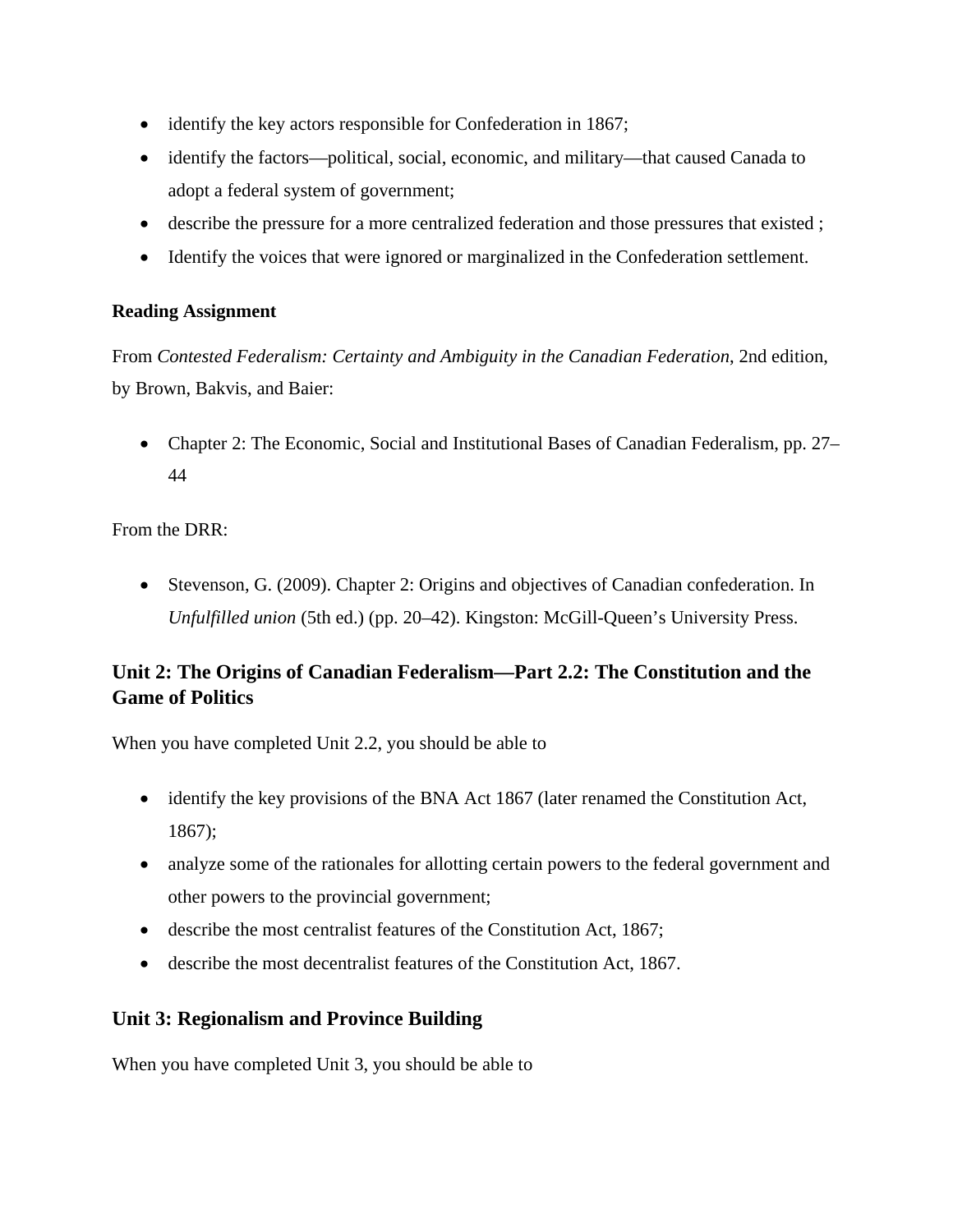- identify and discuss distinct periods of centralization and decentralization in Canadian history;
- discuss how Canada's political evolution differs from that of most other federal states;
- identify and critique the various theories that have been put forth to explain the economic underdevelopment of the Atlantic region;
- discuss how understandings of regions and regionalism depend upon the observer's units of analysis and levels of analysis;
- discuss the meaning and merits of a social psychological definition of regionalism;
- describe how the parliamentary system of government constrains the expression of regional differences and regional discontent;
- describe how the failure of intrastate federal institutions to provide adequate representation to regional interests led to the growing emphasis on interstate federalism;
- discuss how and why Canadian regional development policies evolved the way they did; and.
- describe how globalization will affect the political economy of Canada's regions.

From the DRR:

- Stevenson, G. (2012). Chapter 2: The political economy of regionalism and federalism. In H. Bakvis & G. Skogstad (Eds.), *Canadian federalism: Performance, effectiveness, and legitimacy* (3rd ed.) (pp. 20–35). Don Mills, ON: Oxford University Press.
- Cochrane, C., & Perrella, A. (2012). Regions, regionalism and regional differences in Canada*. Canadian Journal of Political Science*, *45*(4), 829–853.
- Young, R. A., Faucher, P., & Blais, A. (1984). The concept of province-building: A critique. *Canadian Journal of Political Science*, *17*(4), 783–818.

# **Unit 4: The Drive for Self-Determination: Quebec Nationalism**

When you have completed Unit 4, you should be able to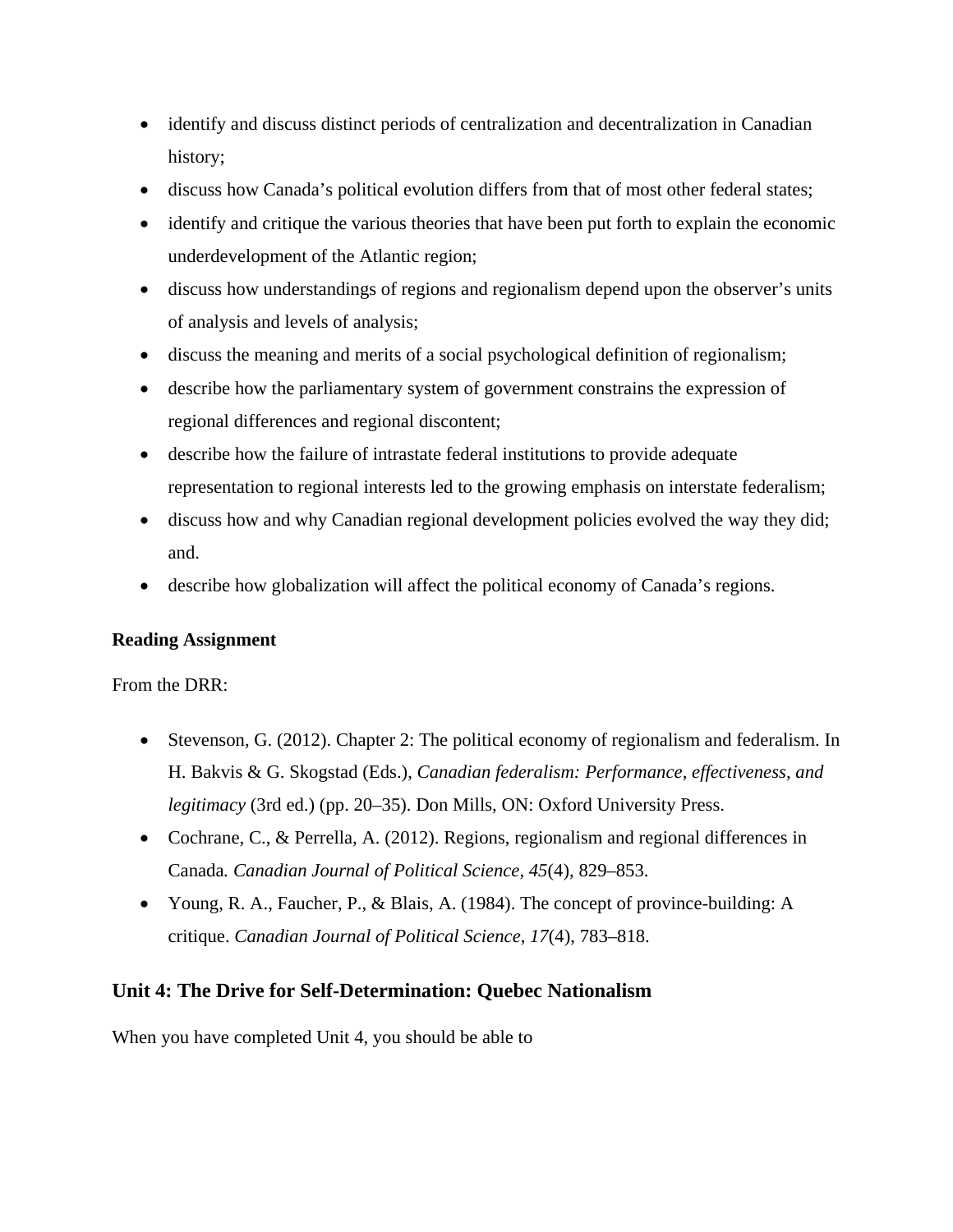- identify the ways that Quebec has acted as guardian of provincial rights, and specify how this role has impacted the evolution of Canadian federalism;
- describe how the Canadian state has attempted to accommodate cultural differences, including the different ways these attempts have been perceived within Quebec and outside Quebec;
- differentiate between the concepts of dualism and multiculturalism, and explain why these two concepts are in tension within the Canadian system;
- explain the balance that the Tremblay Commission on Constitutional Problems in 1956 was trying to achieve and why it was criticized;
- list the social, economic, and political changes that are identified as reasons why the Quiet Revolution is considered to be a watershed in the history of Quebec;
- identify the two main alternative strategies used by federal political leaders in their responses to Quebec nationalism post-1960;
- explain the relationship between the quest for recognition and federalism, and describe the different ways in which diverse social groups may build a collective identity;
- identify the origins of the Quebec separatist movement, and trace and explain the major points in the evolution of this movement from Duplessis to the present; and
- list the ways that Quebec's role in Canadian federalism has changed since the referenda on sovereignty and the repeated attempts at constitutional change shook the country in the 1980s and 1990s.

From *Contested Federalism: Certainty and Ambiguity in the Canadian Federation*, 2nd edition, by Brown, Bakvis, and Baier:

• Chapter 12: Quebec and the Future of Canadian Federalism, pp. 251–270

#### From the DRR:

• Brady, A. (1959). Quebec and Canadian federalism. *Canadian Journal of Economics and Political Science*, *25*(3), 259–270.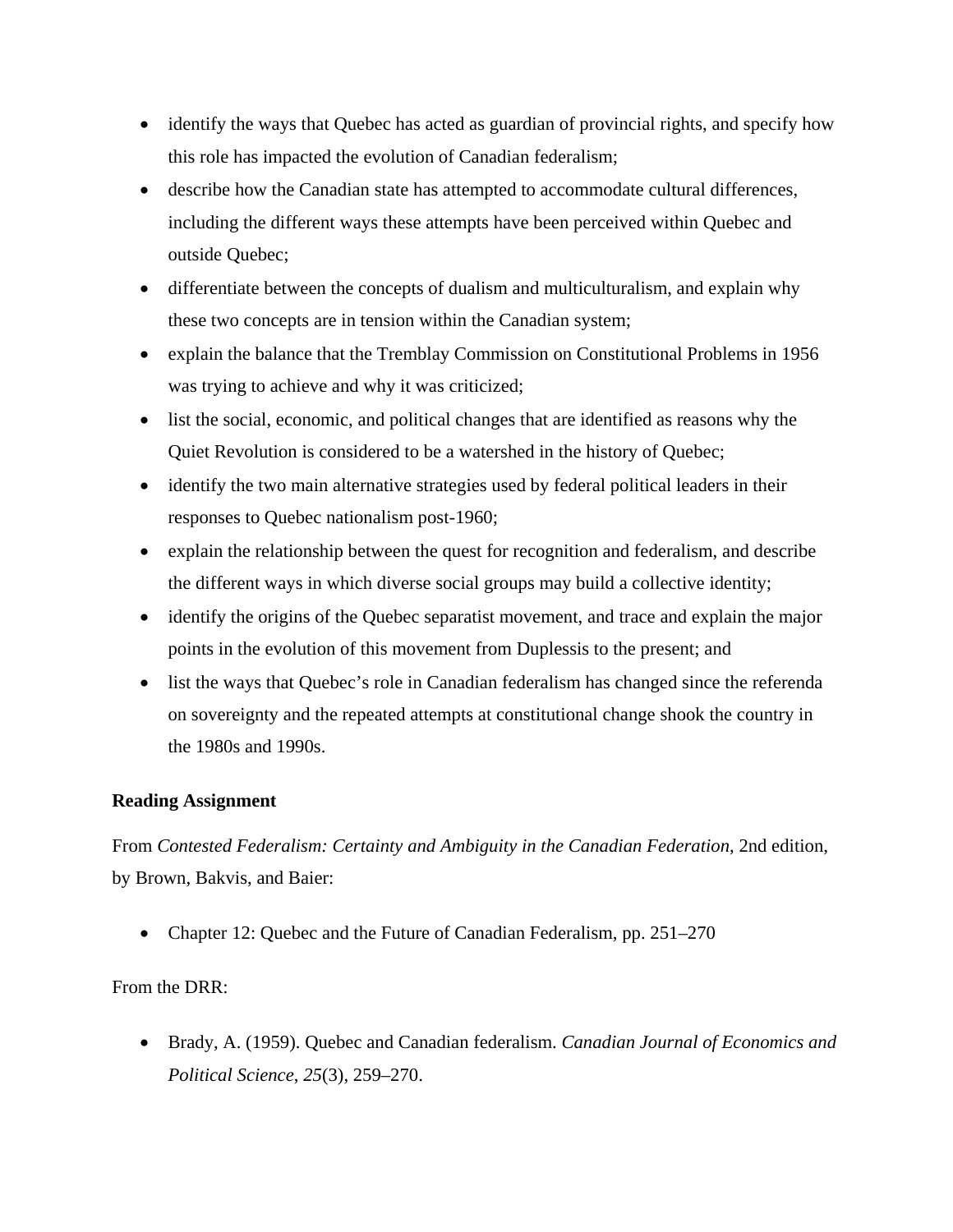- McRoberts, K. (1997). Chapter 7: The failure of the Trudeau strategy. In *Misconceiving Canada: The struggle for national unity* (pp. 176–188). Toronto: Oxford University Press.
- Cameron, D. (2012). The return of normal politics; conclusion. In H. Bakvis & G. Skogstad (Eds.), *Canadian federalism: Performance, effectiveness, and legitimacy* (3rd ed.) (pp. 53–58). Don Mills, ON: Oxford University Press.

# **Unit 5: The Drive for Self-Determination: Indigenous Self-Government**

When you have completed Unit 5, you should be able to

- describe why Indigenous governments are increasingly considered to be partners in Canadian federalism;
- describe how Indigenous views about the nature and scope of Indigenous sovereignty have differed from those of Canadian federal governments;
- identify the potential benefits and the possible challenges that are associated with a transfer of responsibilities for service delivery from existing governments to Indigenous governments;
- explain why progress toward self-government has been slow in the past and what reasons there are to be more optimistic about greater progress in the future; and
- explain what John Borrows means by "mutual respect" and how that has been evidenced (or not evidenced) in the practice of Canadian federalism.

# **Reading Assignment**

From *Contested Federalism: Certainty and Ambiguity in the Canadian Federation*, 2nd edition, by Brown, Bakvis, and Baier:

• Chapter 11: Indigenous Peoples and Federalism, pp. 236–250

#### From the DRR:

• Poelzer, G., & Coates, K. S. (2015). Chapter 2: Treaty federalism. In *From treaty peoples to treaty nation: A road map for all Canadians* (pp. 46–58). Vancouver: UBC Press.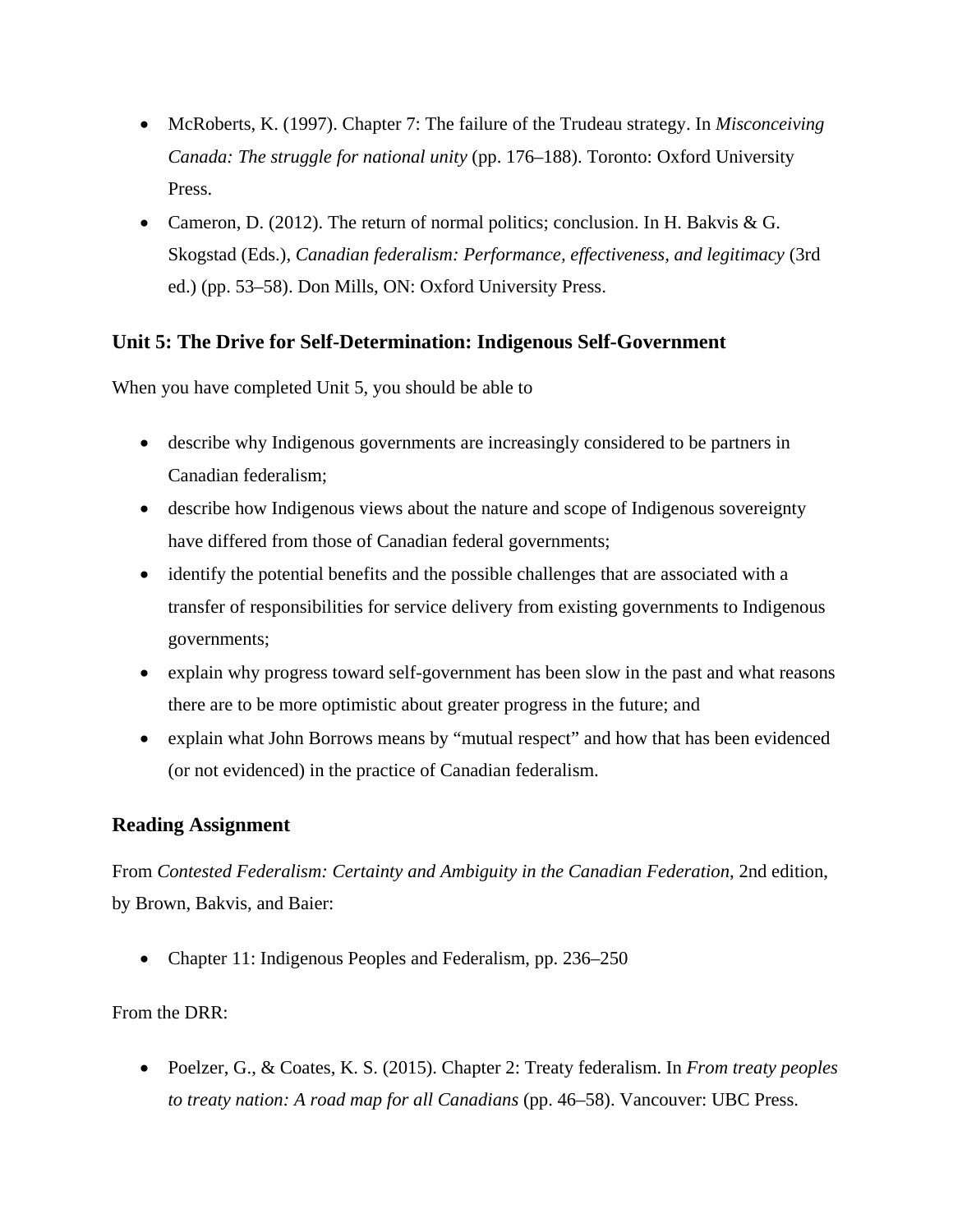- Poelzer, G., & Coates, K. S. (2015). Chapter 3: Bridging the solitudes. In *From treaty peoples to treaty nation: A road map for all Canadians* (pp. 59–75). Vancouver: UBC Press. [read pp. 59–62]
- Borrows, J. (2010). A caution about section 35(1); and Indigenous law harmonization acts. In *Canada's Indigenous constitution* (pp. 198–206). Toronto: University of Toronto Press.
- Flanagan, T. (2008). Chapter 10: This octagon is a stop sign. In *First nations? Second thoughts* (2nd ed.) (pp. 192–198). Montreal: McGill-Queen's University Press.
- Cairns, A. (2000). Chapter 5: The choice revisited. In *Citizens plus: Aboriginal peoples and the Canadian state* (pp. 161–213) Vancouver: UBC Press.

# **Unit 6: Canada's Constitutional Odyssey: Patriation and After**

When you have completed Unit 6, you should be able to

- list the main attempts to formally change the Constitution since 1967, and distinguish the main occasions when formal changes were achieved;
- explain why amending the Constitution has so often proven to be difficult;
- explain what changes were brought about by the patriation of the Constitution and the enactment of the Canada Act of 1982;
- identify the issues that remained on the constitutional agenda after 1982;
- describe and distinguish the two main efforts to engage in constitutional change after 1982: the Meech Lake Accord of 1987 and the Charlottetown Accord and Referendum of 1992;
- explain what unresolved issues remain on the constitutional reform agenda; and
- appraise Canada's Constitution as a framework (1) for recognizing important communities and identities within Canadian federalism and (2) for resolving intergovernmental conflict.

#### **Reading Assignment**

From *Contested Federalism: Certainty and Ambiguity in the Canadian Federation*, 2nd edition, by Brown, Bakvis, and Baier: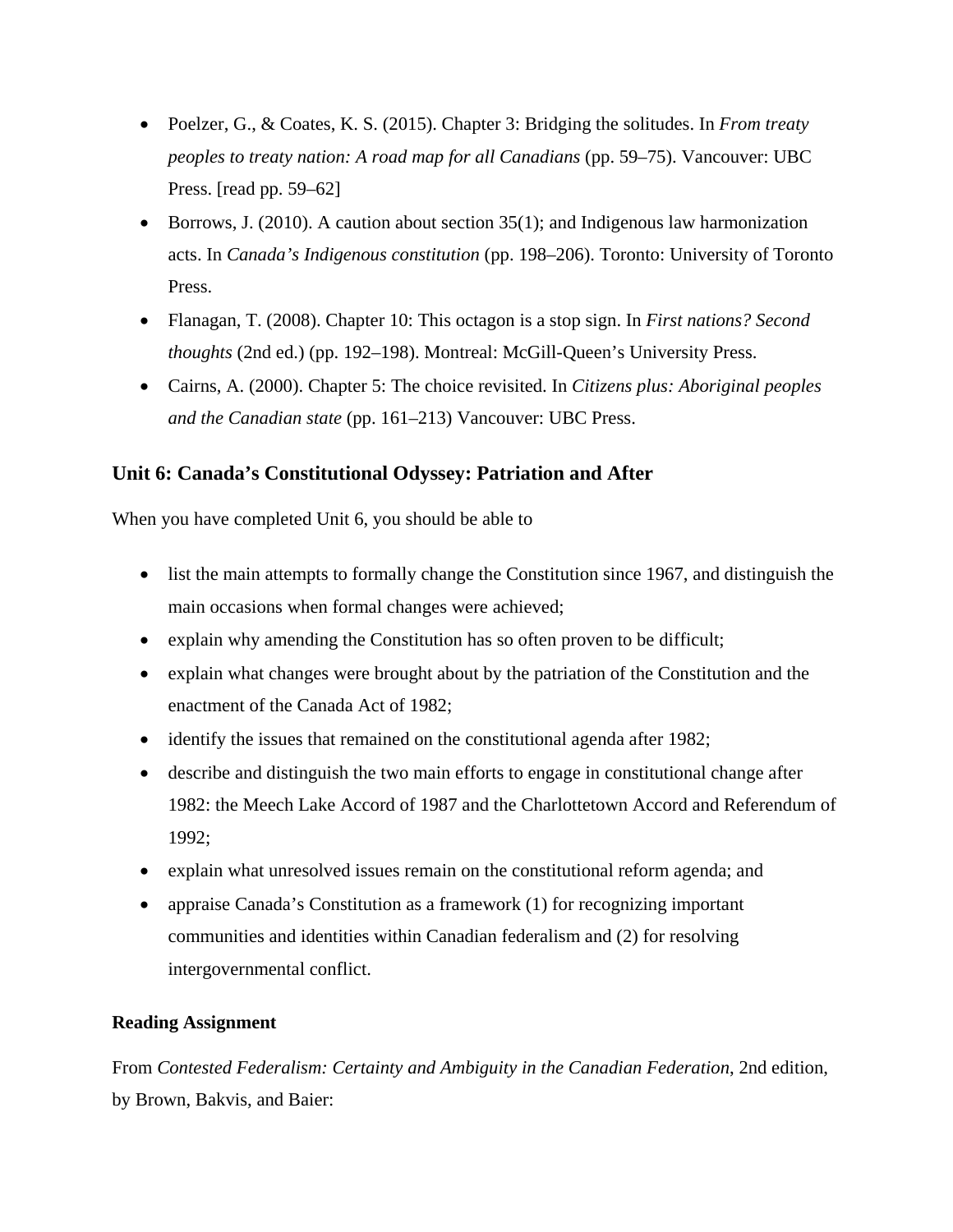• Chapter 3: The Constitution and Constitutional Change, pp. 45–66

## **Unit 7: The Courts and Judicial Review**

When you have completed Unit 7, you should be able to

- describe what judicial review involves, and give reasons why it is necessary in a federal system of government;
- identify the major constitutional rulings of the judicial committee of the Privy Council, and discuss the significance of these rulings;
- evaluate the charge that the Supreme Court of Canada is biased toward the federal government in its interpretation of the Constitution;
- evaluate the judicial role in managing conflict and promoting effective intergovernmental policy making;
- describe the political purposes of the Charter of Rights and the charter's impact upon national unity; and
- discuss the discretionary role the court has in interpreting the Constitution.

#### **Reading Assignment**

From *Comparing Federal Systems*, 3rd edition, by Watts:

• Chapter 11: Constitutional Supremacy in Federations, pp. 157–170

From *Contested Federalism: Certainty and Ambiguity in the Canadian Federation*, 2nd edition, by Brown, Bakvis, and Baier:

• Chapter 4: Judicial Review and Dispute Resolution, pp. 67–86

From the DRR:

• Knopff, R., & Morton, F. L. (1992). Chapter 13: A note on the charter and national integration. In *Charter politics* (pp. 374–384). Scarborough: Nelson.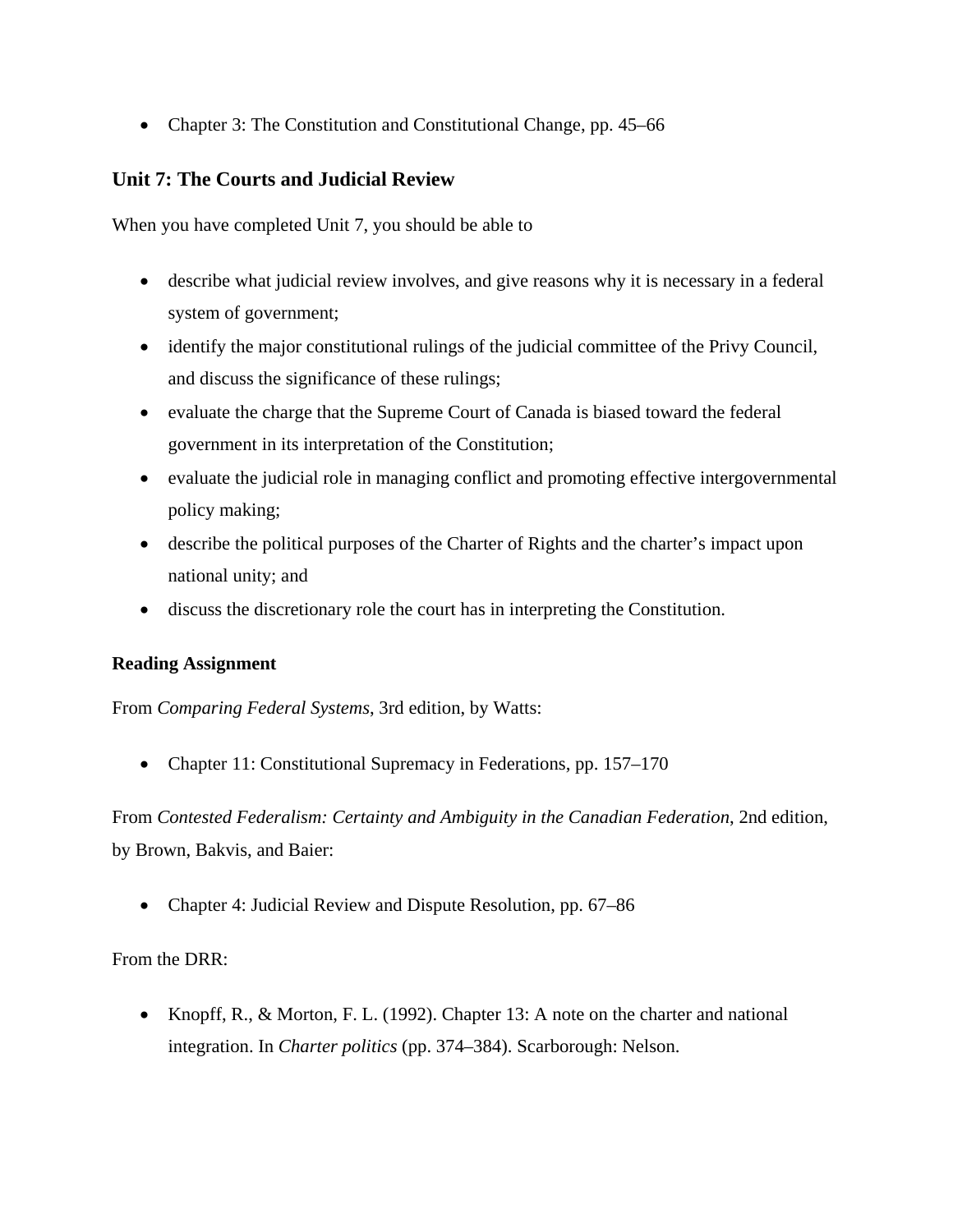# **Unit 8: Executive Federalism**

When you have completed Unit 8, you should be able to

- identify the causes of ongoing political conflict between the federal government and the provinces;
- distinguish between the concepts of interstate federalism and intrastate federalism;
- analyze how the weakness of intrastate federalism in Canada has contributed to the importance of interstate (executive) federalism;
- evaluate the adverse effects of Canada's reliance on the institutions and processes of executive federalism;
- evaluate the impacts of increased expertise and intergovernmental affairs agencies (IGAs); and
- describe how the institutions and processes of executive federalism have evolved over time, especially with respect to the Harper and Justin Trudeau governments.

#### **Reading Assignment**

From *Contested Federalism: Certainty and Ambiguity in the Canadian Federation*, 2nd edition, by Brown, Bakvis, and Baier:

• Chapter 5: Executive Federalism: Back to the Future?," pp. 87–115

From the DRR:

- Papillon, M., & Simeon, R. (2004). The weakest link? First ministers' conferences in Canadian intergovernmental relations. In J. P. Meekison, H. Telford, & H. Lazar (Eds.), *Canada: The state of the federation 2002: Reconsidering the institutions of Canadian federalism*. Montreal: McGill-Queen's University Press.
- Smiley, D. (1998). An outsider's observations of federal-provincial relations among consenting adults. In R. Olling & M. Westmacott (Eds.), *Perspectives on Canadian federalism* (pp. 279–284). Scarborough: Prentice-Hall Canada, Inc.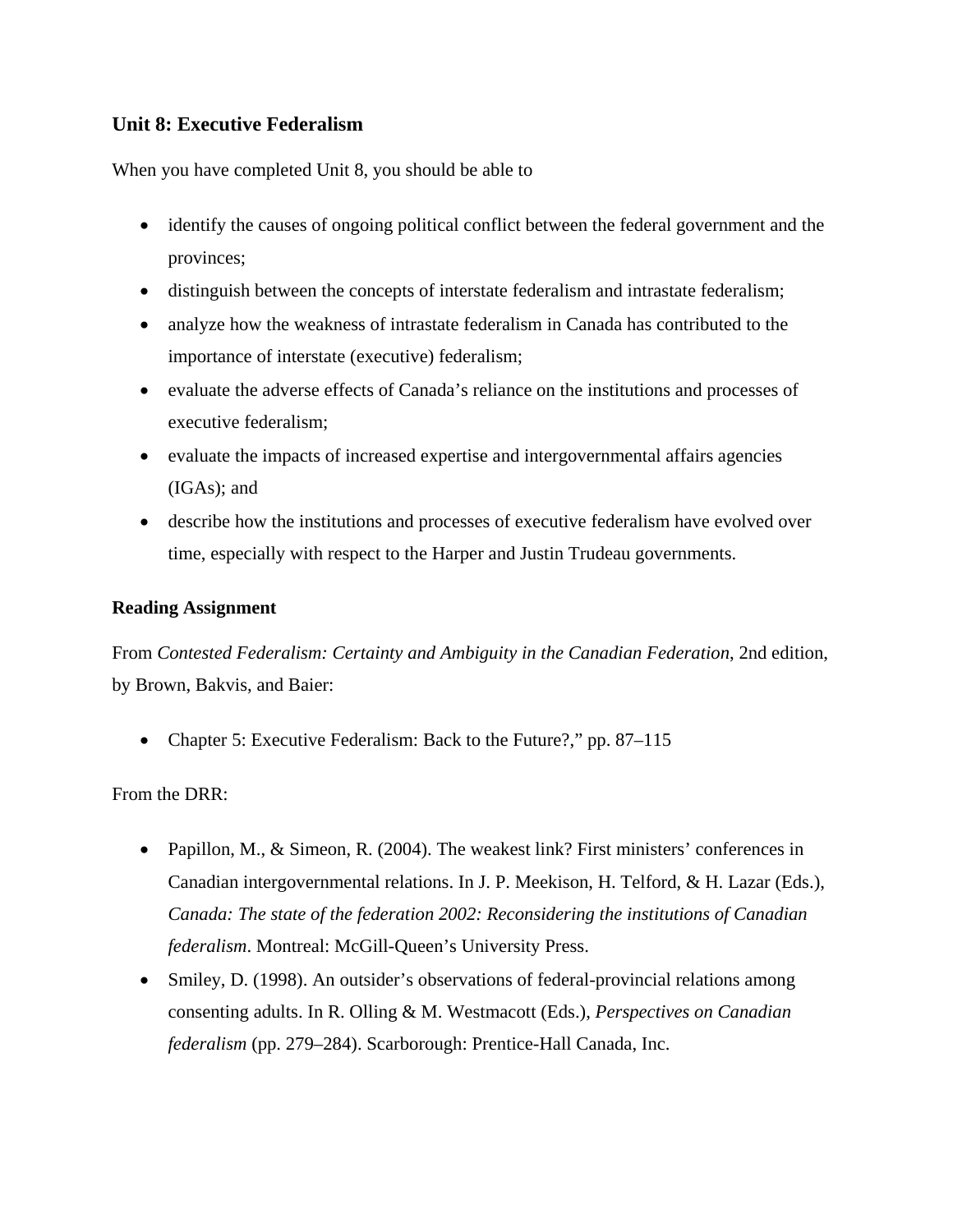# **Unit 9: Fiscal Federalism—Part 9.1: Revenue Sharing/Tax Collection**

When you have completed Unit 9.1, you should be able to

- describe how the Constitution allots taxing powers between the federal government and the provinces;
- discuss the implications of the vertical revenue gap (or vertical fiscal imbalance) between the federal and provincial governments;
- explain why federal-provincial tax harmonization is essential in the Canadian federal system;
- describe the ways in which the federal government and the provinces have attempted to harmonize their tax systems;
- analyze the extent of fiscal decentralization in postwar Canada and discuss the implications of this trend; and
- discuss the relative advantages and disadvantages of the current federal-provincial tax collection agreement.

#### **Reading Assignment**

From *Contested Federalism: Certainty and Ambiguity in the Canadian Federation*, 2nd edition, by Brown, Bakvis, and Baier:

• Chapter 6: Fiscal Relations: Basic Principles and Current Issues, pp. 116–134

# **Unit 9: Fiscal Federalism—Part 9.2: Equalization**

When you have completed Unit 9.2, you should be able to

- discuss the rationale for fiscal equalization and describe the manner in which equalization payments are determined;
- evaluate the political and economic effects of fiscal equalization;
- list the three main transfer programs and describe the differences and similarities in their functions;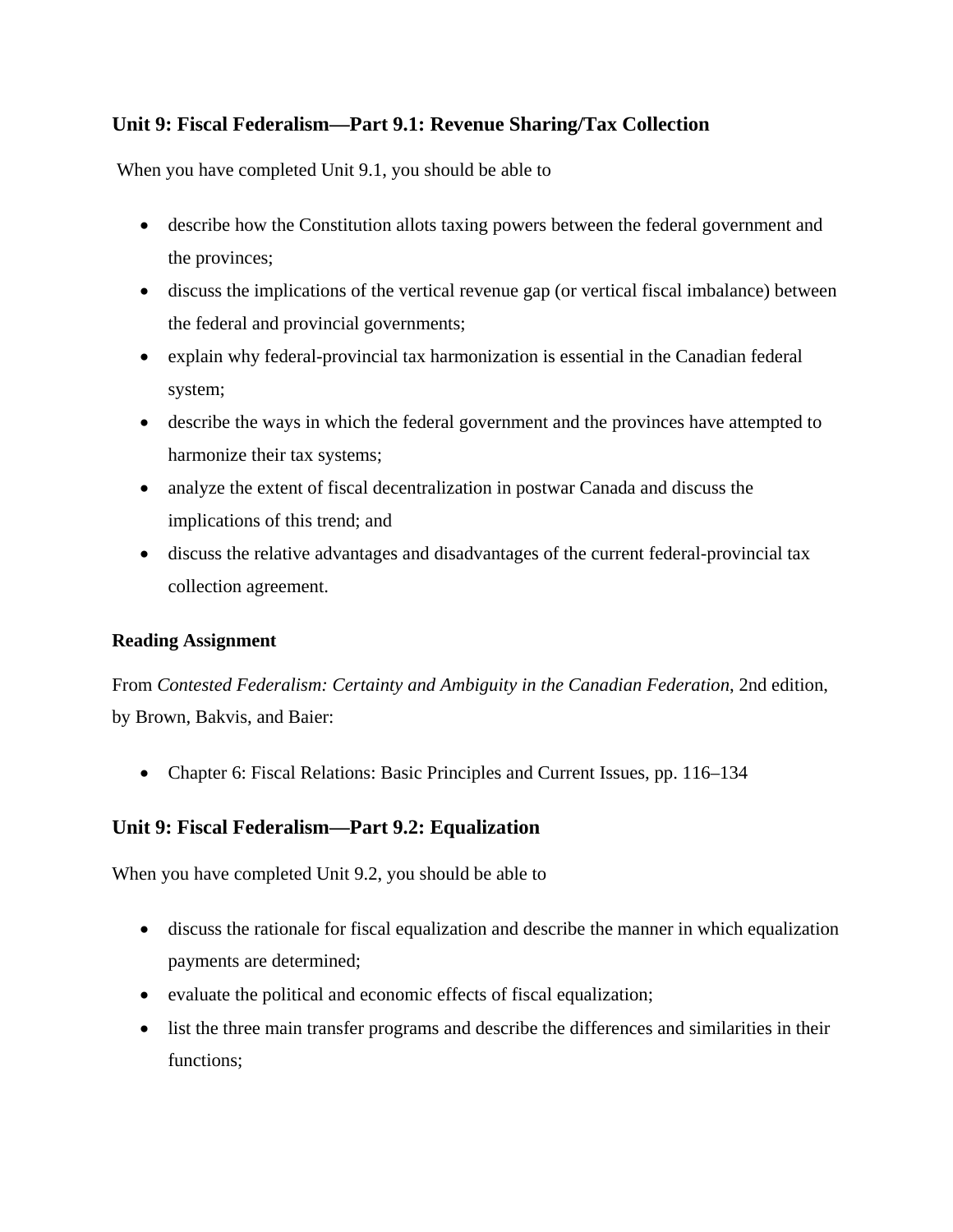- describe the effects of the 2007 reforms of the CST and the 2014 CHT reforms on the vertical fiscal gap;
- describe the effects of the 2007 reforms of the CST and the 2014 CHT reforms on the horizontal fiscal gap; and
- list what kinds of reforms to Canada's transfer system would serve the policy objectives of reducing the vertical fiscal gap and maintaining "comparable public services."

From *Contested Federalism: Certainty and Ambiguity in the Canadian Federation*, 2nd edition, by Brown, Bakvis, and Baier:

• Chapter 6: Fiscal Relations: Basic Principles, pp. 135–145

From *Fiscal Federalism and Equalization Policy in Canada: Political and Economic Dimensions* by Béland, Lecours, Marchildon, Mou, and Olfert:

- Chapter 1: Equalization in Comparative and Historical Perspective, pp. 7–28
- Chapter 2: The Politics of Equalization, pp. 31–50
- Chapter 4: Equalization and the Federal Transfer System, pp. 87–100

# **Unit 10: Federalism and the Welfare State: Health Care and the Social Union**

When you have completed Unit 10, you should be able to

- list the major policy areas that comprise the social union, and explain the basis in the Constitution for each one;
- explain what the federal spending power is and why it has proven to be very controversial in Canadian history;
- describe the three major transfer programs, the changes made to them in recent years, and how the three programs are related;
- describe the Canada Health Act's provisions and its impact upon the social union;
- describe the main innovations of the Stephen Harper Conservative and the Justin Trudeau Liberal governments in terms of health and social policy; and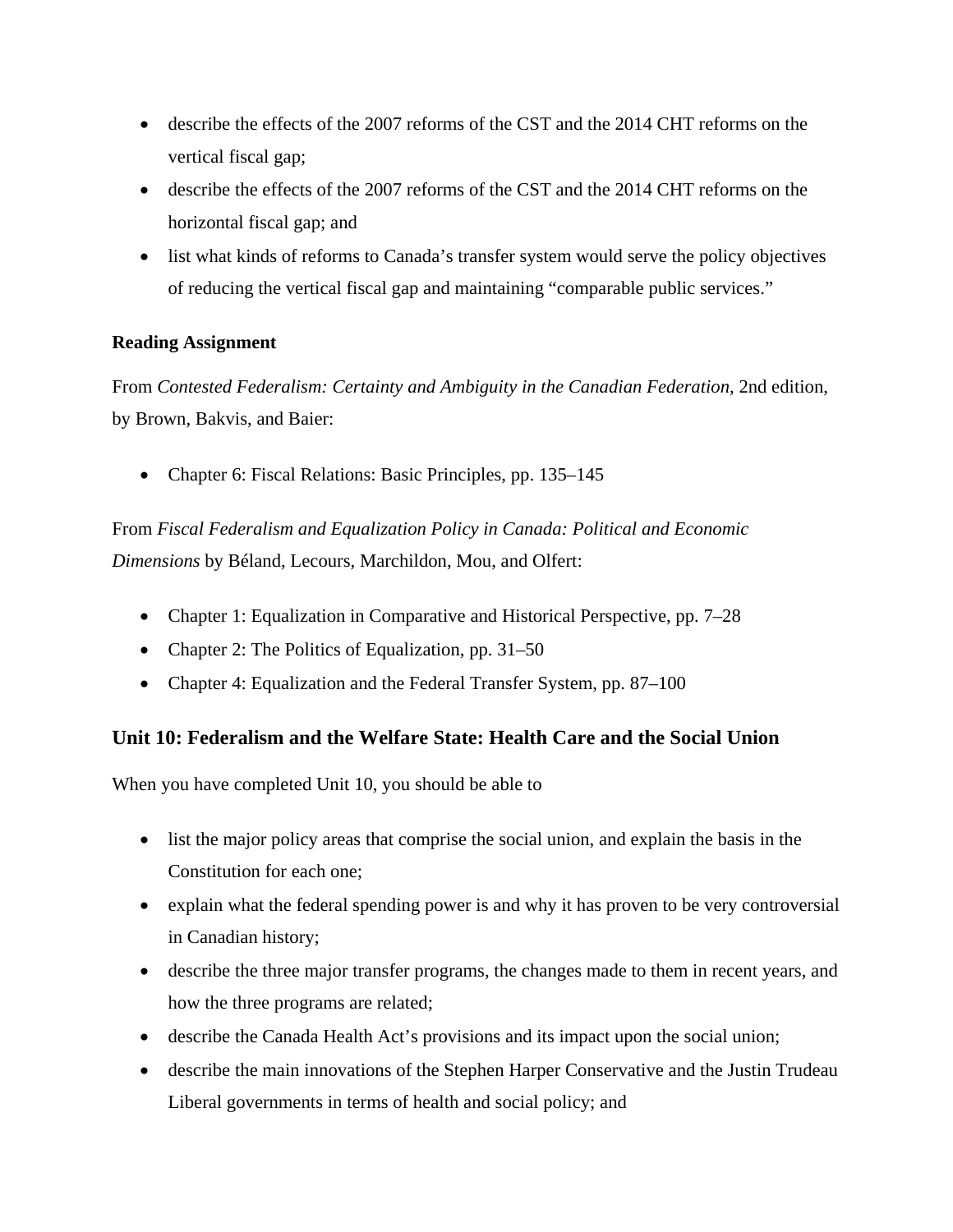• describe and evaluate the main policy alternatives to having the federal government simply expand its transfer system indefinitely in order to enable provincial health and social policy.

#### **Reading Assignment**

From *Contested Federalism: Certainty and Ambiguity in the Canadian Federation*, 2nd edition, by Brown, Bakvis, and Baier:

• Chapter 10: The Social Union, pp. 146–170

From *Fiscal Federalism and Equalization Policy in Canada: Political and Economic Dimensions* by Béland, Lecours, Marchildon, Mou, and Olfert:

• Chapter 4: Equalization and the Federal Transfer System, pp.100–108

#### From the DRR:

- Deber, R. B. (2018). How does Canada do it? In *Treating health care: How the Canadian system works and how it could work better* (pp. 49–79). Toronto: University of Toronto Press.
- Boessenkool, K. (2013). Chapter 8: The future of the provincial role in Canadian health care federalism. In K. Fierlbeck & W. Lahey (Eds.), *Health care federalism in Canada: Critical junctures and critical perspectives* (pp. 159–176). Montreal: McGill-Queen's University Press.
- Marchildon, G. (2013). Chapter 9: The future of the federal role in Canadian health care federalism. In K. Fierlbeck & W. Lahey (Eds.), *Health care federalism in Canada: Critical junctures and critical perspectives* (pp. 177–191). Montreal: McGill-Queen's University Press.

#### **Unit 11: Federalism and Economic Policy**

When you have completed Unit 11, you should be able to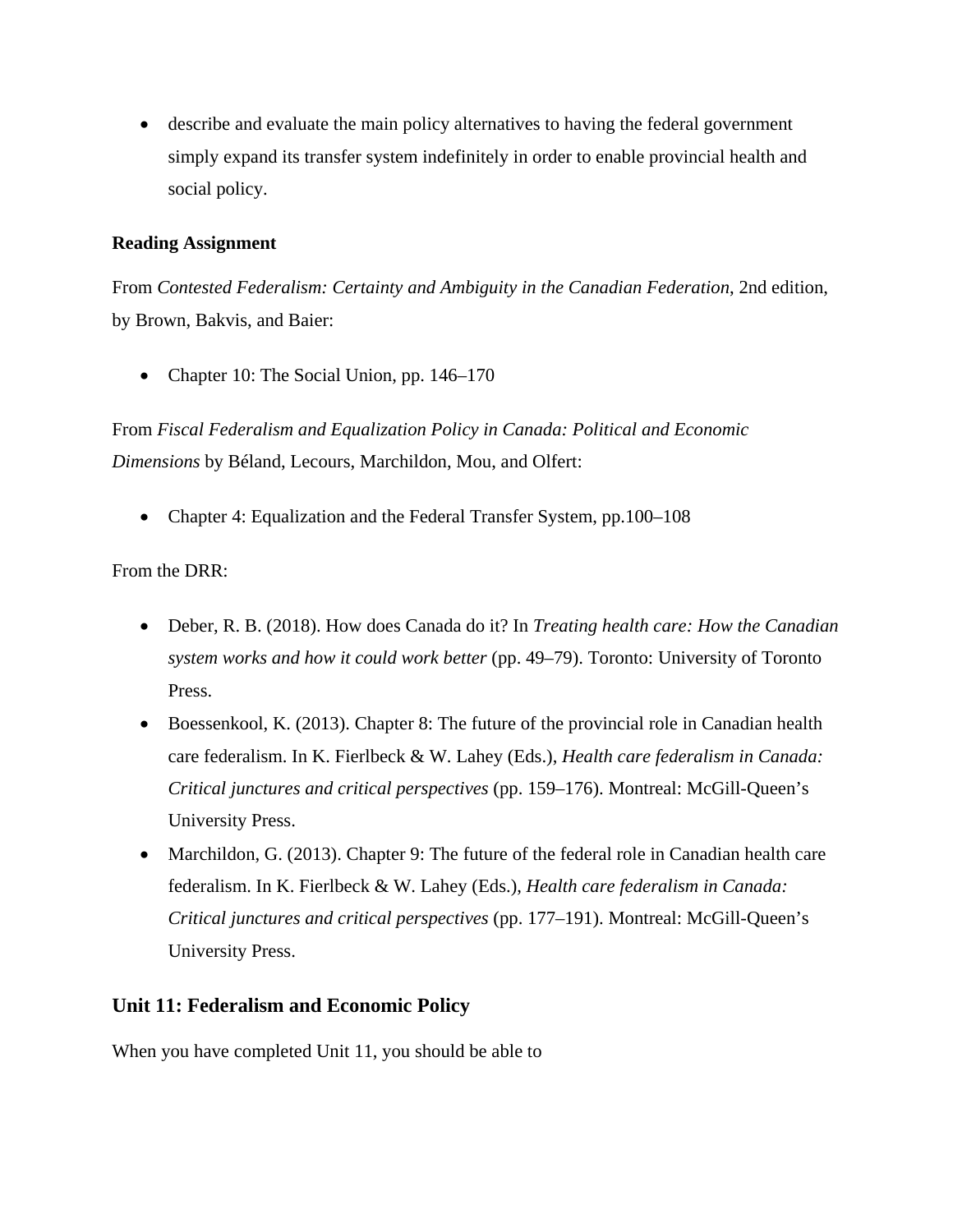- explain why federal-provincial conflict frequently occurs over issues of economic and industrial policy;
- identify and discuss the major economic issues of concern to the federal government and the provinces;
- evaluate the overall effect of federalism on Canadian economic and industrial policy;
- discuss how continental free trade has affected the operation of the Canadian federal system;
- discuss the key policy implications of globalization and competitiveness, and explain how this has affected the discourse and the practice of Canadian constitutionalism and federalism; and
- evaluate different policy approaches to labour market adjustment and economic development.

From *Contested Federalism: Certainty and Ambiguity in the Canadian Federation*, 2nd edition, by Brown, Bakvis, and Baier:

• Chapter 11: The Economic Union and Economic Policy, pp. 171–196

# From the DRR:

- Skogstad, G. (2012). Chapter 11: International trade policy and the evolution of Canadian federalism. In H. Bakvis & G. Skogstad (Eds.), *Canadian federalism: Performance, effectiveness, and legitimacy* (3rd ed.) (pp. 203–222). Don Mills, ON: Oxford University Press.
- Haddow, R. (2012). Chapter 12: Federalism and economic adjustment: Skills and economic development in the face of globalization and crisis. In H. Bakvis & G. Skogstad (Eds.), *Canadian federalism: Performance, effectiveness, and legitimacy* (3rd ed.) (pp. 223–240). Don Mills, ON: Oxford University Press.